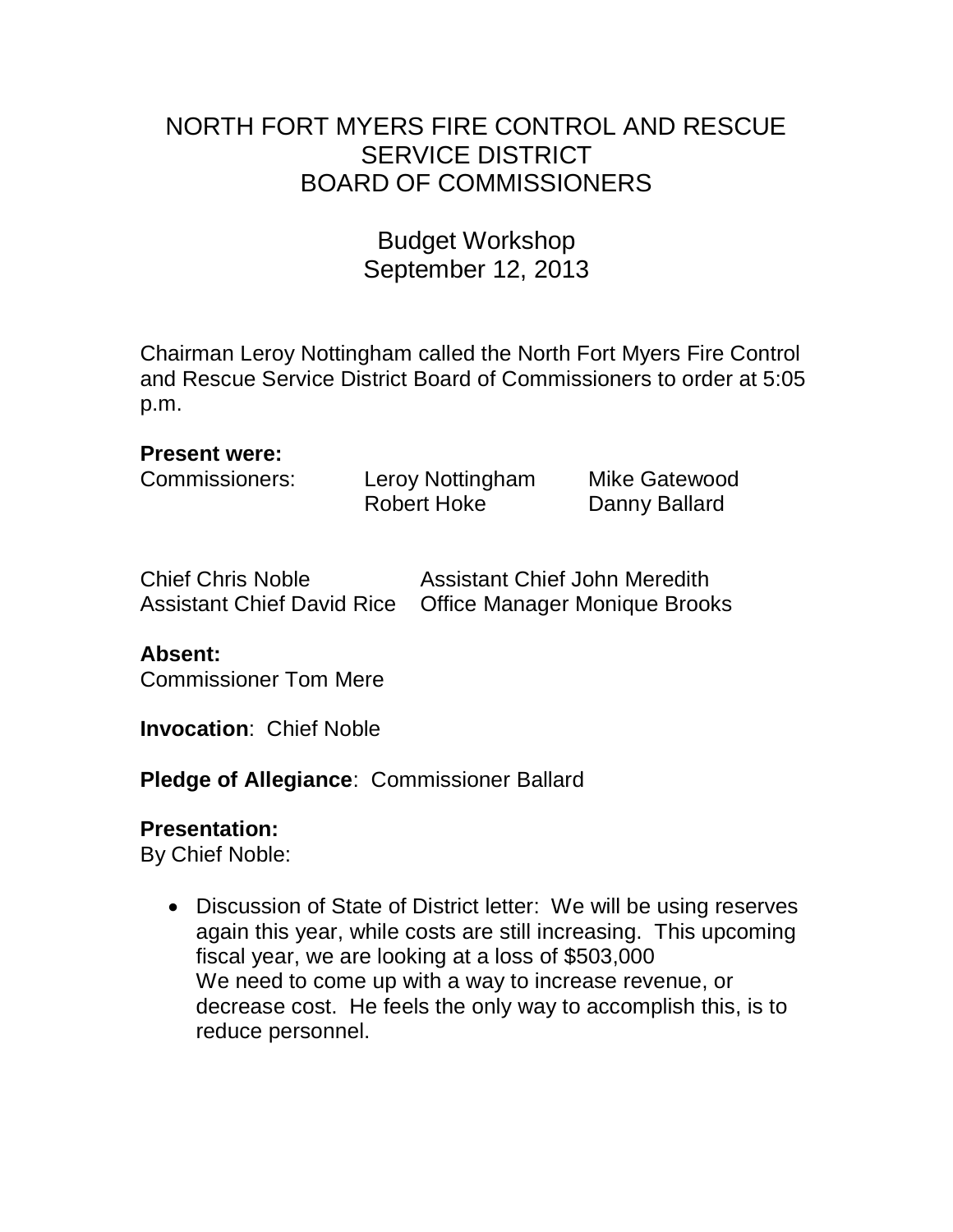- Fire Assessment Fees:
	- 1. Feels we should do a study on the feasibility of the fire assessment fee, but, thinks we would be initially looking at assessing Ad-Valorem taxes, as well as fire fees. In his opinion, he does not feel this will ever pass.
	- 2. Waiting to hear on an Attorney General's opinion of how our current Ad Valorem taxes are calculated
	- 3. Lehigh, Tice, Bayshore, Alva, Pine Island and us met today, and are leaning towards GSG, to conduct the fire assessment fee study. Fort Myers Shores has backed out. GSG has a strong background, have a local employee on staff, provided an excellent presentation and are much cheaper. They will give a discount for 2 or more departments that choose them.

Commissioner Ballard noted that he likes GSG, they have been to court 3 times, and have won. They have a great track record and excellent ideas. For example, get approved to assess fire fees, then the next year, go back to the public and reduce ad-valorem taxes. The other company Burton & Associates makes you cover yourself with a large bond.

Chief Noble also added that we will be broke within 3 years, if we continue on the track that we are on. He also noted that we do not want to go away from ad-valorem assessment, because our commercial properties pay the most. GSG looks at the valuation of all methods, they look at our budget and needs and go from there.

Chief Noble discussed the issue of retiree insurance. We need to look at this issue in the future, and look at different ideas, for example: stop the policy for all future employees, cap the current amount that we pay, or reduce our overall healthcare plan. It is sad that all we have done for the last 5 years is take away.

Commissioner Nottingham asked where we were in numbers of call volume, in the county? Chief Noble responded that we are approximately 4<sup>th</sup>.

Commissioner Ballard asked what a half percent increase in our millage rate would equal? Chief Noble responded possibly \$1 million.